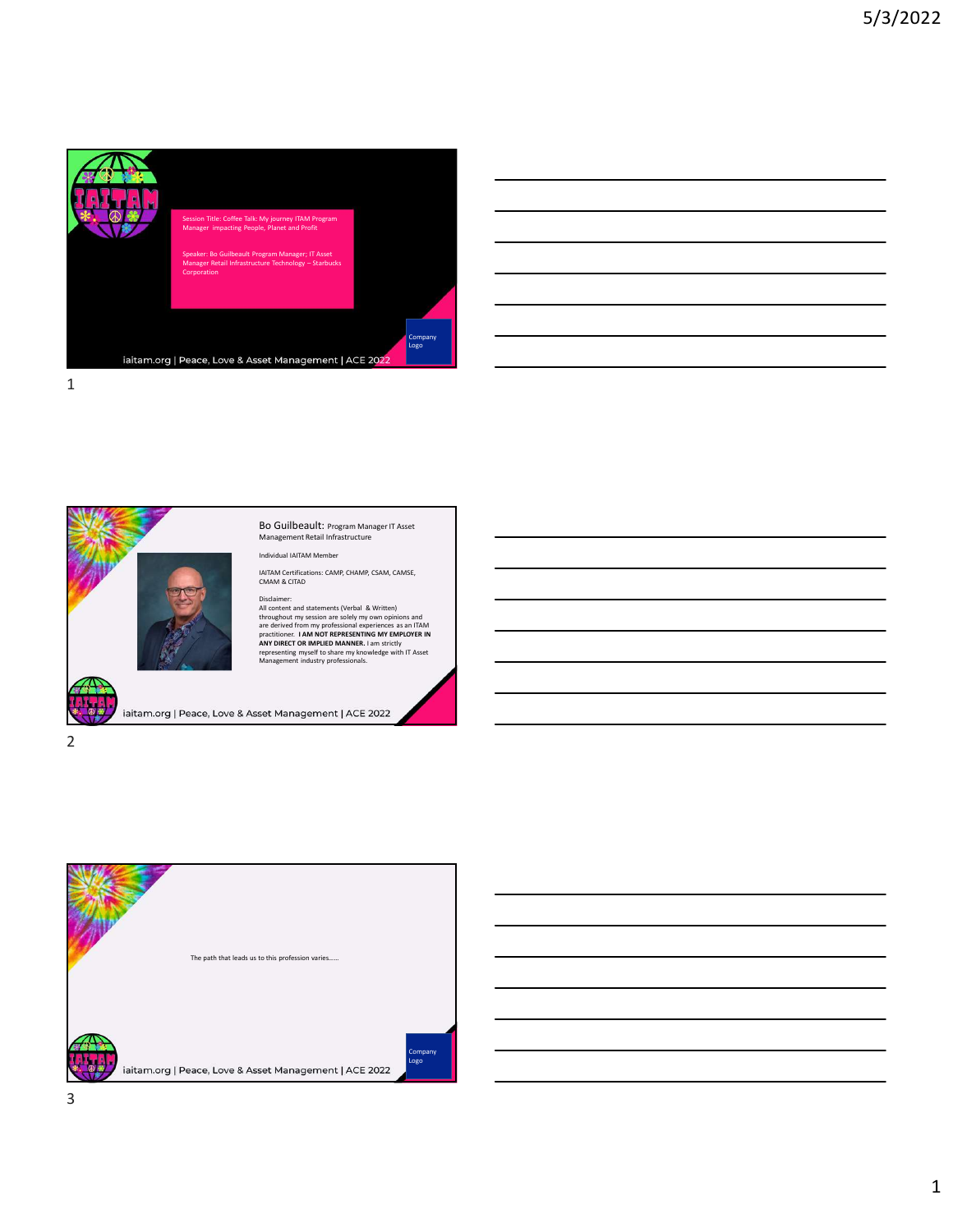







6